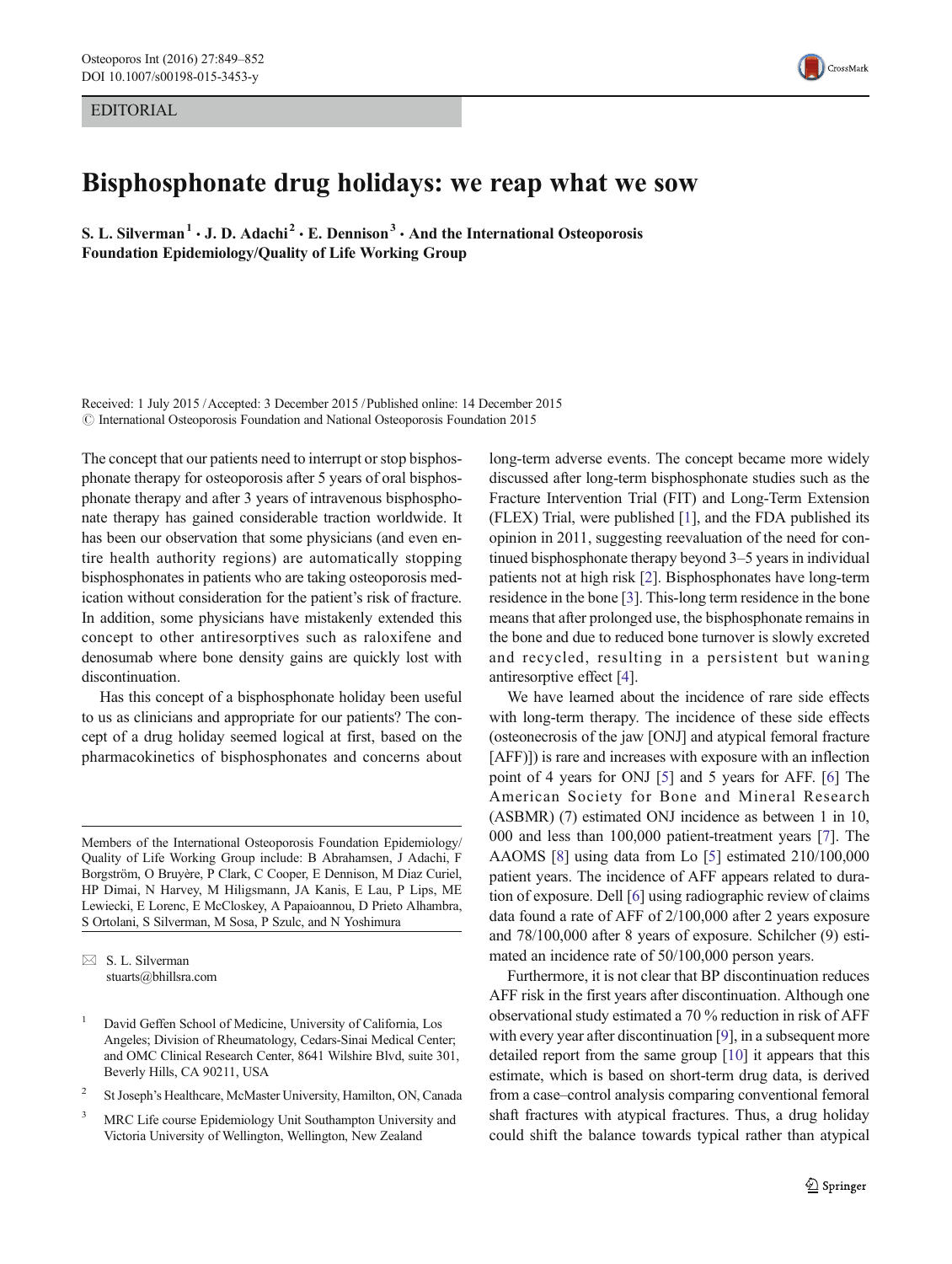fractures of the femur but it does not necessarily follow from this that a drug holiday will reduce the risk of AFFs

What is the risk/benefit analysis of continuing oral bisphosphonate therapy beyond 5 years? Let us consider a thought exercise. If we look at the FLEX extension of FIT which included high risk women (defined as prior vertebral fracture or T score  $\leq$  -2.5), we see an approximate 5 % incidence of clinical vertebral fracture (CVF) or about 5000 CVFs over the 5 years. Continuing alendronate reduced the risk of CVF by 45 % (CI 18–64 %) thus preventing 2250 CVF. The risks of concern are ONJ and AFF. Using the Dell [\[6](#page-2-0)] or Schilcher [\[9\]](#page-2-0) data, we can estimate 55 (Dell) to 126 (Schilcher)/100,000 person years of AFF at 8 years. The incidence estimates of ONJ vary from 1/10,000 or 10/100,000 (ASBMR [[7\]](#page-2-0)) to as high as 210/100,000 (AAOMS [\[10\]](#page-2-0)) using data from Lo [[5](#page-2-0)]). This suggests we prevent from 7 to 35 clinical vertebral fractures for every high-risk patient who has a significant adverse event of ONJ or AFF. These analyses suggest a positive risk/ benefit ratio for continuing bisphosphonates in high-risk women.

We should not forget that the mortality of vertebral fractures is similar to that of hip at 3 years, and that the morbidity associated with vertebral fracture is very substantial. Thus, the benefit of bisphosphonate therapy with regard to reduced fracture incidence in moderate and high-risk women clearly outweighs the risk of rare adverse events. There are also some signals to suggest fewer deaths, although the mechanism for this needs yet to be unraveled [\[11,](#page-2-0) [12\]](#page-2-0). However, one must note that the data supporting these risk benefit calculations is not robust. Sample sizes are small, and there are limitations in trial design.

Randomized withdrawal studies have re-randomized patients previously enrolled in randomized controlled trials to medication or placebo after 3 years on therapy. These studies (FLEX [[1\]](#page-2-0), Vertebral Efficacy with Risedronate Therapy (VERT) [\[13\]](#page-2-0) and Health Outcomes and Reduced Incidence with Zoledronic Acid Once Yearly (HORIZON)[\[14](#page-2-0)] have shown BMD decreases with discontinuation but BMD remained higher than baseline and higher than former placebo patients. Of note, bone turnover markers increased [[1,](#page-2-0) [13](#page-2-0), [14\]](#page-2-0). The significance of this BMD loss is unclear.

These randomized withdrawal studies have suggested benefit of continuation of therapy in a subset of patients at higher risk. In FLEX, there were fewer clinical vertebral fractures in the long-term-treated group (55 % reduction) compared to the treated patients randomized to placebo. Patients in FLEX at high risk as defined by femoral neck T-score ≤−2.5 and no vertebral fracture had fewer subsequent non-vertebral fractures if they continued therapy. In FLEX, the number needed to treat for 5 years was 17 in women with prevalent vertebral fracture who had a femoral neck T-score <−2.0 while the number needed to treat was 24 for women without vertebral fracture and a femoral neck T-score of −2.5 or below [\[1](#page-2-0)]. This suggests benefit for a subset of patients through 10 years. In HORIZON, there were significantly fewer morphometric vertebral fractures in patients who continued treatment versus those randomized to placebo [[14\]](#page-2-0). After 3 years of zoledronate therapy, in women who had a total hip T score above −2.5, no recent incident fracture and no more than one risk factor (almost 55 % of the population), risk for subsequent fracture (over three additional years) was low if treatment was discontinued (for morphometric vertebral fracture the average risk was 3.2 % and for non-vertebral fracture the average risk was 5.8 %). In these patients at lower risk, discontinuation for up to 3 years was considered reasonable [\[14\]](#page-2-0). Conversely, if a patient had a T-score less than −2.5 or had a recent vertebral fracture, then an additional 3 years of therapy was of benefit in preventing morphometric vertebral fractures although treatment beyond 6 years did not seem to offer benefit [\[15\]](#page-2-0). There was no benefit of long-term treatment in reducing risk of nonvertebral fractures in the treatment arms in either FLEX or HORIZON. The data on reported vertebral fracture risk reduction needs to be viewed critically with one study reporting decreased risk of clinical not morphometric vertebral fracture and one study reporting the opposite.

Can we use these long-term trials to guide our decisions about patients in our clinic? The data suggest we need to individualize the decision based on multiple risk factors: bone density, clinical risk factors, and history of incident fracture [\[16](#page-2-0), [17\]](#page-2-0). There clearly are some patients at low risk who were started on bisphosphonates in the past when treatment may not have been indicated who should be discontinued. But there are many patients at moderate or high risk who may benefit from therapy continuation.

Do we have any consensus globally on the identification of patients for a bisphosphonate holiday and in the management and monitoring of the holiday? In 2014, the Epidemiology/ Quality of Life Working Group of the International Osteoporosis Foundation convened a panel which voted on appropriateness of bisphosphonate holidays using the Rand UCLA appropriateness method. The panel voted appropriateness on a 1 to 9 scale. The voting revealed considerable controversy globally and a lack of consensus on identification, management, and monitoring of antiresorptive holidays. The group did agree that clinicians should not consider a holiday if a patient is at high risk as defined by lowest T-score <−3.5, on 5 mg or more glucocorticoids or a history of multiple fractures. The group could not agree on duration of the holiday or on how we could monitor our patients once on holiday. These findings reflect clinical confusion about best practice and highlight the need for further research in this area.

Do we know how to monitor a holiday once we start it? BMD changes and, therefore BMD monitoring, are not useful in predicting who will most likely benefit from continued alendronate therapy [[18](#page-3-0), [19](#page-3-0)]. The role of bone turnover markers in monitoring is unclear. We know from randomized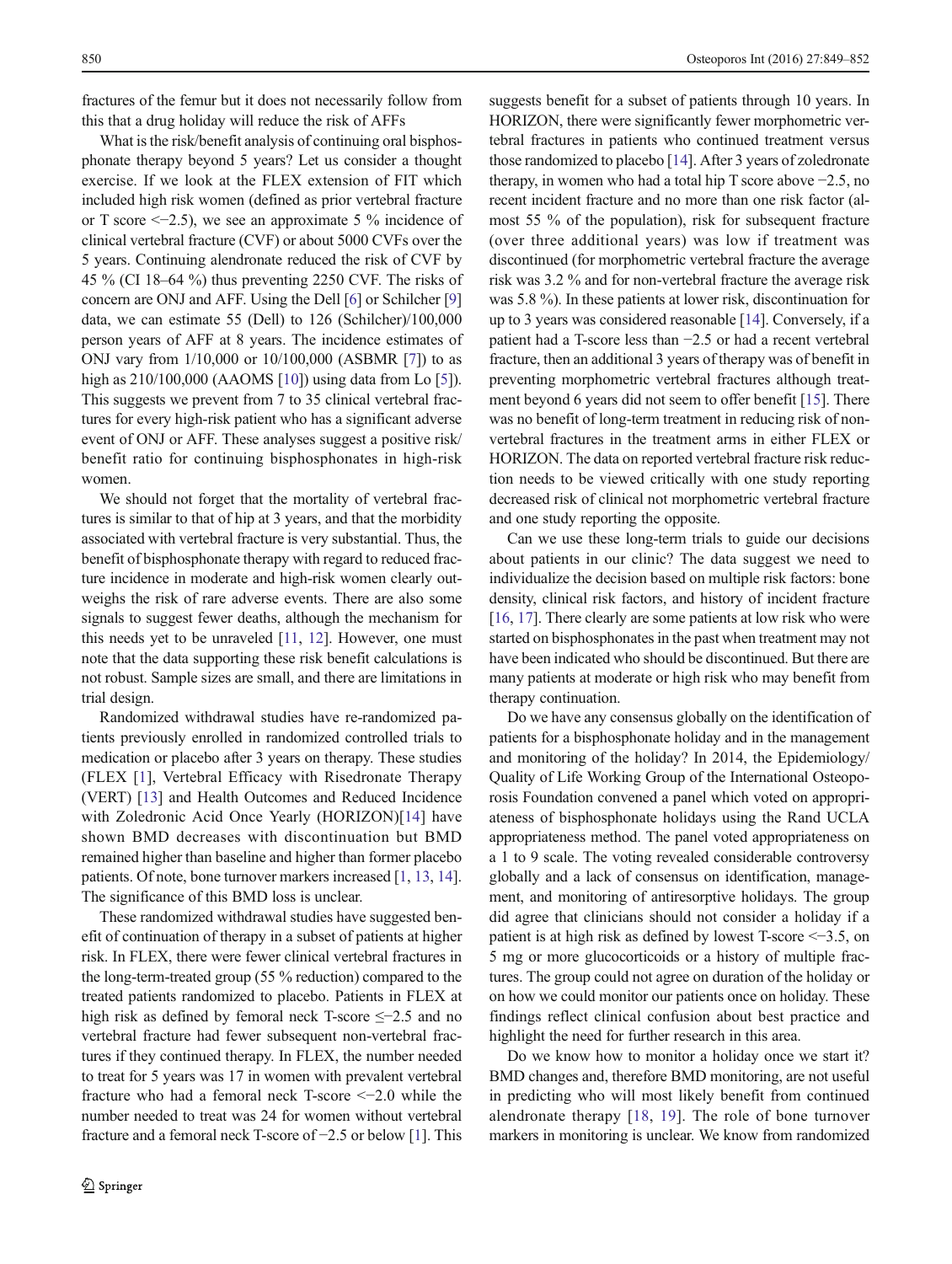<span id="page-2-0"></span>withdrawal studies that with continued therapy, bone turnover markers remain stable. In patients re-randomized to placebo, markers increased after discontinuation but levels remained below baseline. In FLEX in a small sample of 76 women, bone markers did not predict bone loss [\[18](#page-3-0)] or risk of fracture [\[19\]](#page-3-0). To use bone markers to monitor a holiday, we will need to know if increases in bone markers in our patients on holiday reflect bone loss.

Unfortunately, the concept of the need for an osteoporosis medication holiday reinforces a perceived danger related to osteoporosis medication. Is this perceived danger one of the factors in the continued decrease in osteoporosis medication use in the last few years [\[20](#page-3-0)–[22](#page-3-0)]. However, we now see increasing concerns about osteoporosis therapies by our patients fed not only by concerns about rare side effects but also by their understanding that the need for holidays suggests that these drugs may be dangerous to use. Furthermore, there is now concern by our patients that all osteoporosis medications are dangerous (categorical bias).

We conclude that there are risks associated with any therapy including osteoporosis therapies. The benefits of continuing osteoporosis therapy in patients at risk of fracture exceed the risk of rare adverse events early in treatment. This benefit/ risk calculation may be attenuated with time. Adherence to bisphosphonate therapy in all of the published studies has been uniformly low. Are we compounding the problem of treatment by stopping those who actually continue to adhere? Clinicians need to rethink the assumption that a patient who has taken an oral bisphosphonate for 5 years or an intravenous therapy for 3 years should automatically start a drug holiday. The clinician should individualize the decision for each patient based on their fracture risk.

## Compliance with ethical standards

Conflicts of interest Dr Silverman has received grant/research support from Roche diagnostics is a consultant to Lilly, Amgen, and Pfizer and is a member of the speakers' bureau for Lilly, Pfizer, and Amgen.

Dr Dennison is a member of the Lilly speakers' bureau.

Dr Adachi has grants/research support from Amgen, Eli Lilly, and Merck. He is a member of the speakers' bureau for Actavis, Amgen, Eli Lilly, and Merck. He is a consultant to AgNovos, Amgen, Eli Lilly, and Merck.

## References

1. Black DM, Schwartz AV, Ensrud KE, Schwartz AV, Ensrud KE, Cauley JA, Levis S, Quandt SA, Satterfield S, Wallace RB, Bauer DC, Palermo L, Wehren LE, Lombardi A, Santora AC, Cummings SR; FLEX Research Group (2006) Effects of continuing or stopping alendronate after 5 years of treatment: the fracture intervention trial long-term extension (FLEX): a randomized trial. JAMA 296: 2927–2938

- 2. Whitaker M, Guo J, Kehoe T, Benson G (2012) Bisphosphonates for osteoporosis—where do we go from here? NEJM 366:2048– 2051
- 3. Russell R, Watts N, Ebetino F, Rogers M (2008) Mechanisms of action of bisphosphonates: similarities and differences and their potential influence on clinical efficacy. Osteopor Int 19:733–759
- 4. Rodan G, Reszka A, Golub E, Rizzoli R (2004) Bone safety of long term bisphosphonate treatment. Curr Med Res Opin 20:1291–1300
- 5. Lo JC, O'Ryan FS, Gordon NP et al (2010) Prevalence of osteonecrosis of the jaw in patients with oral bisphosphonate exposure. J Oral Maxillofac Surg 68:243–253
- 6. Dell RM, Adams AL, Greene DF, Funahashi TT, Silverman SL, Eisemon EO, Zhou H, Burchette RJ, Ott SM (2012) Incidence of atypical nontraumatic diaphyseal fractures of the femur. J Bone Miner Res 27:2544–2550
- 7. Khosla S, Burr D, Cauley J, Dempster DW, Ebeling PR, Felsenberg D, Gagel RF, Gilsanz V, Guise T, Koka S, McCauley LK, McGowan J, McKee MD, Mohla S, Pendrys DG, Raisz LG, Ruggiero SL, Shafer DM, Shum L, Silverman SL, Van Poznak CH, Watts N, Woo SB, Shane E (2010) American society for bone and mineral research. Bisphosphonate-associated osteonecrosis of the jaw: report of a task force of the American Society for Bone and Mineral Research. J Bone Miner Res 22:1479–1491
- 8. Schilcher J, Koeppen V, Aspenberg P, Michaëlsson K (2014) Risk of atypical femoral fracture during and after bisphosphonate use. N Engl J Med 371:974–976
- 9. Schilcher J, Koeppen V, Aspenberg P, Michaëlsson K (2015) Risk of atypical femoral fracture during and after bisphosphonate use. Acta Orthop 86:100–107
- 10. American Association of Oral and Maxillofacial Surgeons (2014) Medication related osteonecrosis of the jaw-2014 Update. www.asoms.org/images/uploads/PDFs/mronj-position-paper.pdf accessed November 11, 2013
- 11. Lyles KW, Colón-Emeric CS, Magaziner JS, Adachi JD, Pieper CF, Mautalen C, Hyldstrup L, Recknor C, Nordsletten L, Moore KA, Lavecchia C, Zhang J, Mesenbrink P, Hodgson PK, Abrams K, Orloff JJ, Horowitz Z, Eriksen EF, Boonen S (2007) HORIZON recurrent fracture trial. Zoledronic acid and clinical fractures and mortality after hip fracture. N Engl J Med 357:1799–1809
- 12. Sambrook PN, Cameron ID, Chen JS, March LM, Simpson JM, Cumming RG, Seibel MJ (2011) Oral bisphosphonates are associated with reduced mortality in frail older people: a prospective fiveyear study. Osteoporos Int 22:2551–2556
- 13. Watts NB, Chines A, Olszynski WP, McKeever CD, McClung MR, Zhou X, Grauer A (2008) Fracture risk remains reduced one year after discontinuation of risedronate. Osteoporos Int 19:365–372
- 14. Black DM, Reid IR, Boonen S, Bucci-Rechtweg C, Cauley JA, Cosman F, Cummings SR, Hue TF, Lippuner K, Lakatos P, Leung PC, Man Z, Martinez RL, Tan M, Ruzycky ME, Su G, Eastell R (2012) The effect of 3 versus 6 years of zoledronic acid treatment of osteoporosis: a randomized extension to the HORIZON-pivotal fracture trial (PFT). J Bone Miner Res 27: 243–254
- 15. Black DM, Reid IR, Cauley JA, Cosman F, Leung PC, Lakatos P, Lippuner K, Cummings SR, Hue TF, Mukhopadhyay A, Tan M, Aftring RP, Eastell R (2015) The effect of 6 versus 9 years of zoledronic acid treatment in osteoporosis: a randomized second extension to the HORIZON-pivotal fracture trial (PFT). J Bone Miner Res 30:934–944
- 16. Diab DL, Watts NB (2013) Bisphosphonate drug holiday: who, when and how long. Ther Adv Musculoskelet Dis 5:107–111
- 17. Cosman F, Cauley JA, Eastell R, Boonen S, Palermo L, Reid IR, Cummings SR, Black DM (2014) Reassessment of fracture risk in women after three years of treatment with zoledronic acid: when is it reasonable to discontinue treatment. J Clin Endocrinol Metab 99: 4546–4554